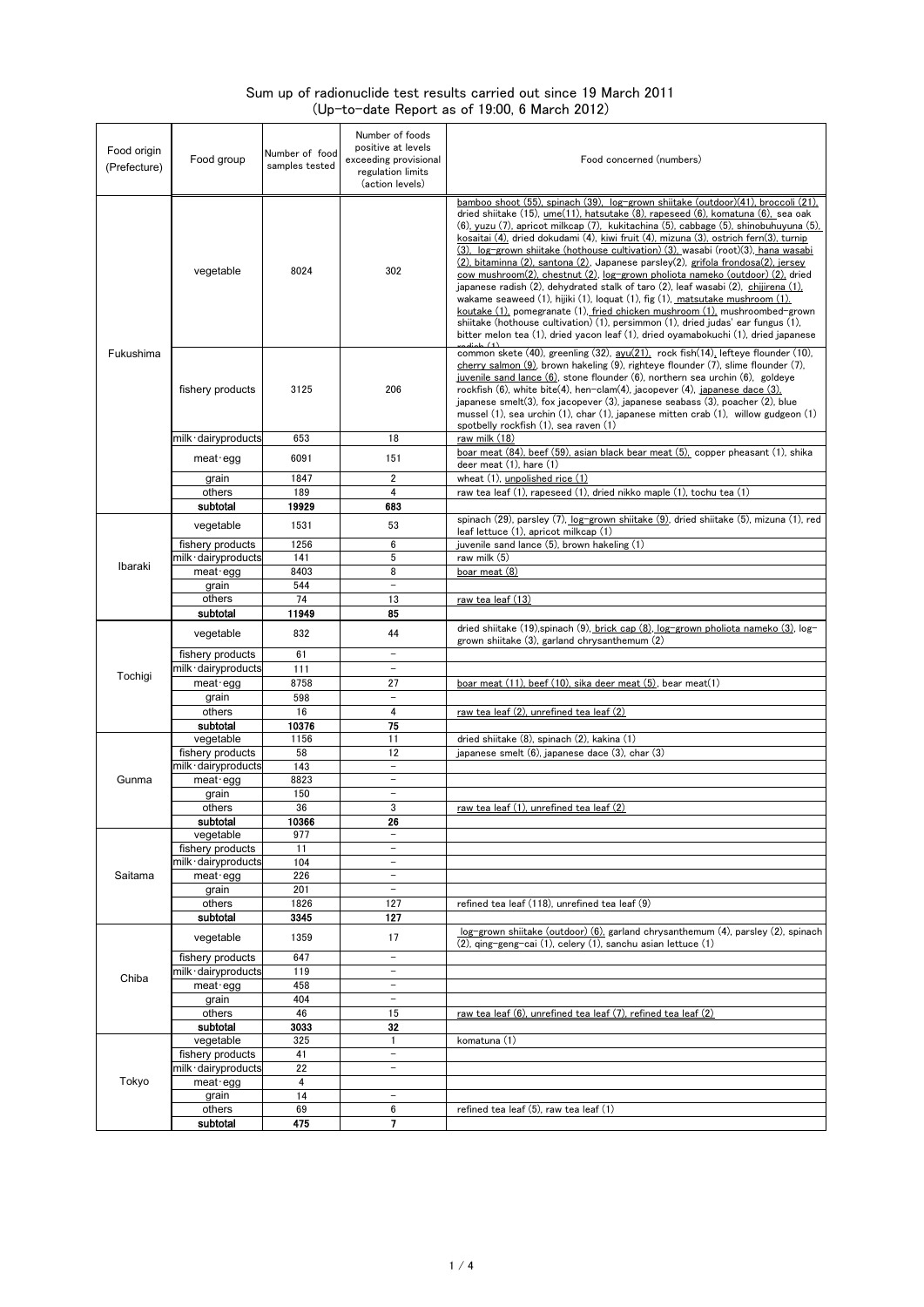| Food origin<br>(Prefecture) | Food group            | Number of food<br>samples tested | Number of foods<br>positive at levels<br>exceeding provisional<br>regulation limits<br>(action levels) | Food concerned (numbers)                               |
|-----------------------------|-----------------------|----------------------------------|--------------------------------------------------------------------------------------------------------|--------------------------------------------------------|
|                             | vegetable             | 429                              | $\overline{\mathbf{4}}$                                                                                | dried shiitake (4)                                     |
|                             | fishery products      | 208                              | $\qquad \qquad -$                                                                                      |                                                        |
|                             | milk · dairyproducts  | 132                              | $\overline{\phantom{a}}$                                                                               |                                                        |
| Kanagawa                    | $meat$ egg            | 71                               | $\overline{\phantom{a}}$                                                                               |                                                        |
|                             | grain                 | 11                               | $\qquad \qquad -$                                                                                      |                                                        |
|                             | others                | 91                               | 17                                                                                                     | unrefined tea leaf (11), raw tea leaf (6)              |
|                             | subtotal              | 942                              | 21                                                                                                     |                                                        |
|                             | vegetable             | 1339                             | $\overline{\phantom{a}}$                                                                               |                                                        |
|                             | fishery products      | 83                               | $\overline{\phantom{a}}$                                                                               |                                                        |
|                             | milk · dairyproducts  | 98                               | $\overline{\phantom{0}}$                                                                               |                                                        |
| Niigata                     | meat egg              | 526                              | $\qquad \qquad -$<br>$\overline{\phantom{0}}$                                                          |                                                        |
|                             | grain<br>others       | 14<br>15                         | $\overline{\phantom{0}}$                                                                               |                                                        |
|                             | subtotal              | 2075                             | 0                                                                                                      |                                                        |
|                             | vegetable             | 725                              | 1                                                                                                      | cyanametsumutake (mushroom) (1)                        |
|                             | fishery products      | 15                               | $\qquad \qquad -$                                                                                      |                                                        |
|                             | milk · dairyproducts  | 27                               | $\overline{\phantom{a}}$                                                                               |                                                        |
| Nagano                      | meat · egg            | 5203                             | $\overline{\phantom{a}}$                                                                               |                                                        |
|                             | grain                 | 98                               | $\overline{\phantom{0}}$                                                                               |                                                        |
|                             | others                | 15                               | $\overline{\phantom{0}}$                                                                               |                                                        |
|                             | subtotal              | 6083                             | 1                                                                                                      |                                                        |
|                             | vegetable             | 574                              | $\qquad \qquad \blacksquare$                                                                           |                                                        |
|                             | fishery products      | 340                              | $\qquad \qquad \blacksquare$                                                                           |                                                        |
|                             | milk · dairyproducts  | 38                               | $\qquad \qquad \blacksquare$                                                                           |                                                        |
| Aomori                      | meat · egg            | 228                              | $\qquad \qquad \blacksquare$                                                                           |                                                        |
|                             | grain<br>others       | 66<br>21                         | $\qquad \qquad \blacksquare$                                                                           |                                                        |
|                             | subtotal              | 1267                             | 0                                                                                                      |                                                        |
|                             | vegetable             | 243                              | 6                                                                                                      | dried shiitake (6)                                     |
|                             | fishery products      | 431                              | $\qquad \qquad \blacksquare$                                                                           |                                                        |
|                             | milk · dairyproducts  | 252                              | $\qquad \qquad \blacksquare$                                                                           |                                                        |
| Iwate                       | $meat$ egg            | 6855                             | 24                                                                                                     | $beef(23)$ , bear meat $(1)$                           |
|                             | grain                 | 142                              | $\overline{\phantom{a}}$                                                                               |                                                        |
|                             | others                | $\overline{7}$                   | $\qquad \qquad -$                                                                                      |                                                        |
|                             | subtotal              | 7930                             | 30                                                                                                     |                                                        |
|                             | vegetable             | 516                              | 4                                                                                                      | log-grown shiitake (3), log-grown late fall oyster (1) |
|                             | fishery products      | 602                              | $\qquad \qquad -$                                                                                      |                                                        |
|                             | milk · dairyproducts  | 135                              | $\qquad \qquad -$                                                                                      |                                                        |
| Miyagi                      | meat egg              | 10717                            | 56                                                                                                     | beef(56)                                               |
|                             | grain                 | 538                              | $\qquad \qquad -$                                                                                      |                                                        |
|                             | others                | 43                               | $\mathbf{1}$                                                                                           | rice bran (1)                                          |
|                             | subtotal<br>vegetable | 12551<br>48                      | 61<br>$\overline{\phantom{a}}$                                                                         |                                                        |
|                             | fishery products      | 9                                | $\qquad \qquad -$                                                                                      |                                                        |
|                             | milk · dairyproducts  | 9                                | $\overline{\phantom{a}}$                                                                               |                                                        |
| Akita                       | meat egg              | 1500                             | 2                                                                                                      | beef $(2)$                                             |
|                             | grain                 | 90                               | $\qquad \qquad -$                                                                                      |                                                        |
|                             | subtotal              | 1656                             | 2                                                                                                      |                                                        |
|                             | vegetable             | 370                              | $\qquad \qquad -$                                                                                      |                                                        |
|                             | fishery products      | 19                               | $\overline{\phantom{a}}$                                                                               |                                                        |
|                             | milk · dairyproducts  | $16\,$                           | $\overline{\phantom{a}}$                                                                               |                                                        |
| Yamagata                    | meat egg              | 10744                            | $\overline{\mathbf{2}}$                                                                                | beef (2)                                               |
|                             | grain<br>others       | 318<br>$10$                      | $\qquad \qquad -$<br>$\overline{\phantom{0}}$                                                          |                                                        |
|                             | subtotal              | 11477                            | 2                                                                                                      |                                                        |
|                             | vegetable             | 101                              | $\overline{\phantom{0}}$                                                                               |                                                        |
|                             | fishery products      | 9                                |                                                                                                        |                                                        |
|                             | milk · dairyproducts  | 6                                | $\qquad \qquad \blacksquare$                                                                           |                                                        |
| Yamanashi                   | meat · egg            | 66                               | $\overline{\phantom{0}}$                                                                               |                                                        |
|                             | grain                 | 57                               |                                                                                                        |                                                        |
|                             | others                | 115                              | $\qquad \qquad \blacksquare$                                                                           |                                                        |
|                             | subtotal              | 354                              | 0                                                                                                      |                                                        |
| Shizuoka                    | vegetable             | 147                              | 3                                                                                                      | dried shiitake (3)                                     |
|                             | fishery products      | 70                               | $\overline{\phantom{0}}$                                                                               |                                                        |
|                             | milk · dairyproducts  | 12                               | $\overline{\phantom{0}}$                                                                               |                                                        |
|                             | meat · egg            | 941                              | $\qquad \qquad -$                                                                                      |                                                        |
|                             | grain                 | 15                               | $\overline{\phantom{a}}$<br>$\overline{7}$                                                             |                                                        |
|                             | others<br>subtotal    | 191<br>1376                      | 10                                                                                                     | refined tea leaf (7)                                   |
|                             | vegetable             | 141                              | -                                                                                                      |                                                        |
| Hokkaido                    | fishery products      | 499                              | $\qquad \qquad -$                                                                                      |                                                        |
|                             | milk · dairyproducts  | 48                               | $\qquad \qquad \blacksquare$                                                                           |                                                        |
|                             | meat egg              | 1013                             | $\qquad \qquad \blacksquare$                                                                           |                                                        |
|                             | grain                 | 38                               | $\overline{\phantom{a}}$                                                                               |                                                        |
|                             | others                | 25                               | $\equiv$                                                                                               |                                                        |
|                             | subtotal              | 1764                             | 0                                                                                                      |                                                        |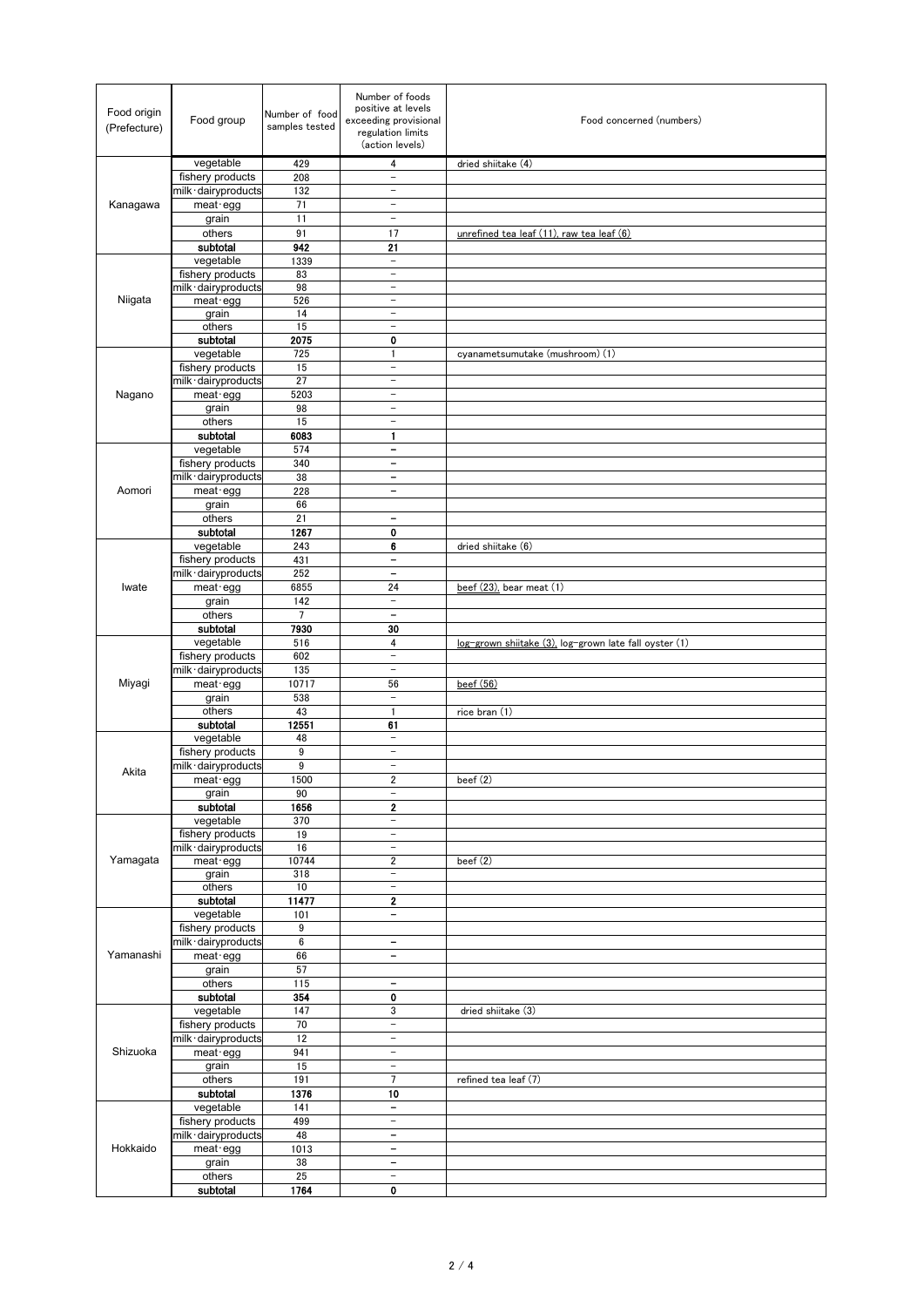| Food origin<br>(Prefecture) | Food group                               | Number of food<br>samples tested | Number of foods<br>positive at levels<br>exceeding provisional<br>regulation limits<br>(action levels) | Food concerned (numbers) |
|-----------------------------|------------------------------------------|----------------------------------|--------------------------------------------------------------------------------------------------------|--------------------------|
|                             | meat egg                                 | 71                               | $\qquad \qquad -$                                                                                      |                          |
| Toyama                      | grain                                    | 96                               |                                                                                                        |                          |
|                             | others<br>subtotal                       | $\overline{\mathbf{2}}$<br>169   | $\qquad \qquad -$<br>0                                                                                 |                          |
|                             | meat · egg                               | 102                              | $\overline{\phantom{0}}$                                                                               |                          |
|                             | grain                                    | 40                               |                                                                                                        |                          |
| Ishikawa                    | others                                   | 3                                | $\overline{\phantom{0}}$                                                                               |                          |
|                             | subtotal                                 | 145                              | 0                                                                                                      |                          |
|                             | $meat$ egg                               | 80                               | $\qquad \qquad -$                                                                                      |                          |
| Fukui                       | grain                                    | 111                              | $\overline{\phantom{a}}$                                                                               |                          |
|                             | subtotal<br>vegetable                    | 191<br>24                        | 0<br>$\equiv$                                                                                          |                          |
|                             | milk · dairyproducts                     | 3                                | $\overline{\phantom{a}}$                                                                               |                          |
|                             | meat egg                                 | 201                              | $\overline{\phantom{a}}$                                                                               |                          |
| Gifu                        | grain                                    | 6                                |                                                                                                        |                          |
|                             | others                                   | $\mathbf{1}$                     | $\overline{\phantom{a}}$                                                                               |                          |
|                             | subtotal                                 | 235                              | 0                                                                                                      |                          |
|                             | vegetable                                | 10                               | $\overline{\phantom{0}}$                                                                               |                          |
|                             | fishery products<br>milk · dairyproducts | 16<br>$\overline{\mathbf{4}}$    | $\qquad \qquad -$<br>$\overline{\phantom{a}}$                                                          |                          |
| Aichi                       | meat · egg                               | 107                              | $\overline{\phantom{a}}$                                                                               |                          |
|                             | others                                   | 15                               | $\overline{\phantom{a}}$                                                                               |                          |
|                             | subtotal                                 | 152                              | $\bf{0}$                                                                                               |                          |
|                             | vegetable                                | 3                                | $\overline{\phantom{0}}$                                                                               |                          |
|                             | fishery products                         | 31                               | $\overline{\phantom{m}}$                                                                               |                          |
| Mie                         | $meat$ -egg                              | 127                              | $\qquad \qquad -$                                                                                      |                          |
|                             | grain                                    | 4<br>165                         | $\overline{\phantom{a}}$<br>0                                                                          |                          |
|                             | subtotal<br>meat egg                     | 1583                             | $\overline{\phantom{0}}$                                                                               |                          |
| Shiga                       | grain                                    | 9                                | $\overline{\phantom{a}}$                                                                               |                          |
|                             | subtotal                                 | 1592                             | $\bf{0}$                                                                                               |                          |
|                             | vegetable                                | 39                               | $\overline{\phantom{a}}$                                                                               |                          |
|                             | fishery products                         | 38                               | $\overline{\phantom{a}}$                                                                               |                          |
|                             | milk · dairyproducts                     | $\overline{7}$                   | $\overline{\phantom{0}}$                                                                               |                          |
| Kyoto                       | meat · egg                               | 877                              | $\overline{\phantom{0}}$                                                                               |                          |
|                             | grain<br>others                          | 21<br>$\overline{2}$             | $\overline{\phantom{0}}$<br>$\overline{\phantom{a}}$                                                   |                          |
|                             | subtotal                                 | 984                              | 0                                                                                                      |                          |
|                             | vegetable                                | $\overline{\mathbf{c}}$          | $\qquad \qquad -$                                                                                      |                          |
|                             | fishery products                         | 1                                |                                                                                                        |                          |
| Osaka                       | milk · dairyproducts                     | $\mathbf{1}$                     | $\qquad \qquad \blacksquare$                                                                           |                          |
|                             | meat · egg                               | 22                               | $\overline{\phantom{a}}$                                                                               |                          |
|                             | subtotal                                 | 26                               | 0<br>$\overline{\phantom{m}}$                                                                          |                          |
|                             | vegetable<br>fishery products            | 29<br>$\overline{7}$             | $\overline{\phantom{0}}$                                                                               |                          |
|                             | milk dairyproducts                       | 8                                | $\overline{a}$                                                                                         |                          |
| Hyogo                       | meat · egg                               | 378                              | $\qquad \qquad -$                                                                                      |                          |
|                             | grain                                    | 24                               |                                                                                                        |                          |
|                             | others                                   | $\mathbf{1}$                     | $\equiv$                                                                                               |                          |
|                             | subtotal                                 | 447                              | 0                                                                                                      |                          |
| Nara                        | meat · egg                               | 17                               | $\bar{\phantom{a}}$                                                                                    |                          |
|                             | subtotal<br>vegetable                    | 17<br>3                          | 0<br>$\bar{ }$                                                                                         |                          |
|                             | fishery products                         | 8                                | $\qquad \qquad -$                                                                                      |                          |
| Wakayama                    | $m$ egg                                  | 69                               | $\overline{\phantom{0}}$                                                                               |                          |
|                             | subtotal                                 | 80                               | 0                                                                                                      |                          |
|                             | vegetable                                | $\overline{\mathbf{2}}$          | $\bar{ }$                                                                                              |                          |
| Tottori                     | meat · egg                               | 3372                             | $\overline{\phantom{a}}$                                                                               |                          |
|                             | subtotal                                 | 3374<br>$\mathbf{1}$             | 0<br>$\overline{\phantom{a}}$                                                                          |                          |
| Shimane                     | fishery products<br>meat · egg           | 2238                             | $\overline{\phantom{a}}$                                                                               |                          |
|                             | subtotal                                 | 2239                             | 0                                                                                                      |                          |
| Okayama                     | vegetable                                | 1                                | $\overline{\phantom{0}}$                                                                               |                          |
|                             | fishery products                         | $\mathbf{1}$                     |                                                                                                        |                          |
|                             | meat · egg                               | 140                              |                                                                                                        |                          |
|                             | subtotal                                 | 142                              | 0                                                                                                      |                          |
| Hiroshima<br>Yamaguchi      | vegetable<br>fishery products            | 5<br>9                           | $\overline{\phantom{0}}$<br>$\overline{\phantom{a}}$                                                   |                          |
|                             | milk · dairyproducts                     | 1                                | $\qquad \qquad -$                                                                                      |                          |
|                             | meat · egg                               | 12                               | $\overline{\phantom{a}}$                                                                               |                          |
|                             | grain                                    | 1                                | $\overline{\phantom{a}}$                                                                               |                          |
|                             | subtotal                                 | 28                               | 0                                                                                                      |                          |
|                             | fishery products                         | 1                                | $\overline{\phantom{a}}$                                                                               |                          |
|                             | meat · egg                               | $\overline{\mathbf{2}}$          | $\equiv$                                                                                               |                          |
|                             | grain<br>others                          | 1<br>$\mathbf{1}$                | $\equiv$                                                                                               |                          |
|                             | subtotal                                 | 5                                | 0                                                                                                      |                          |